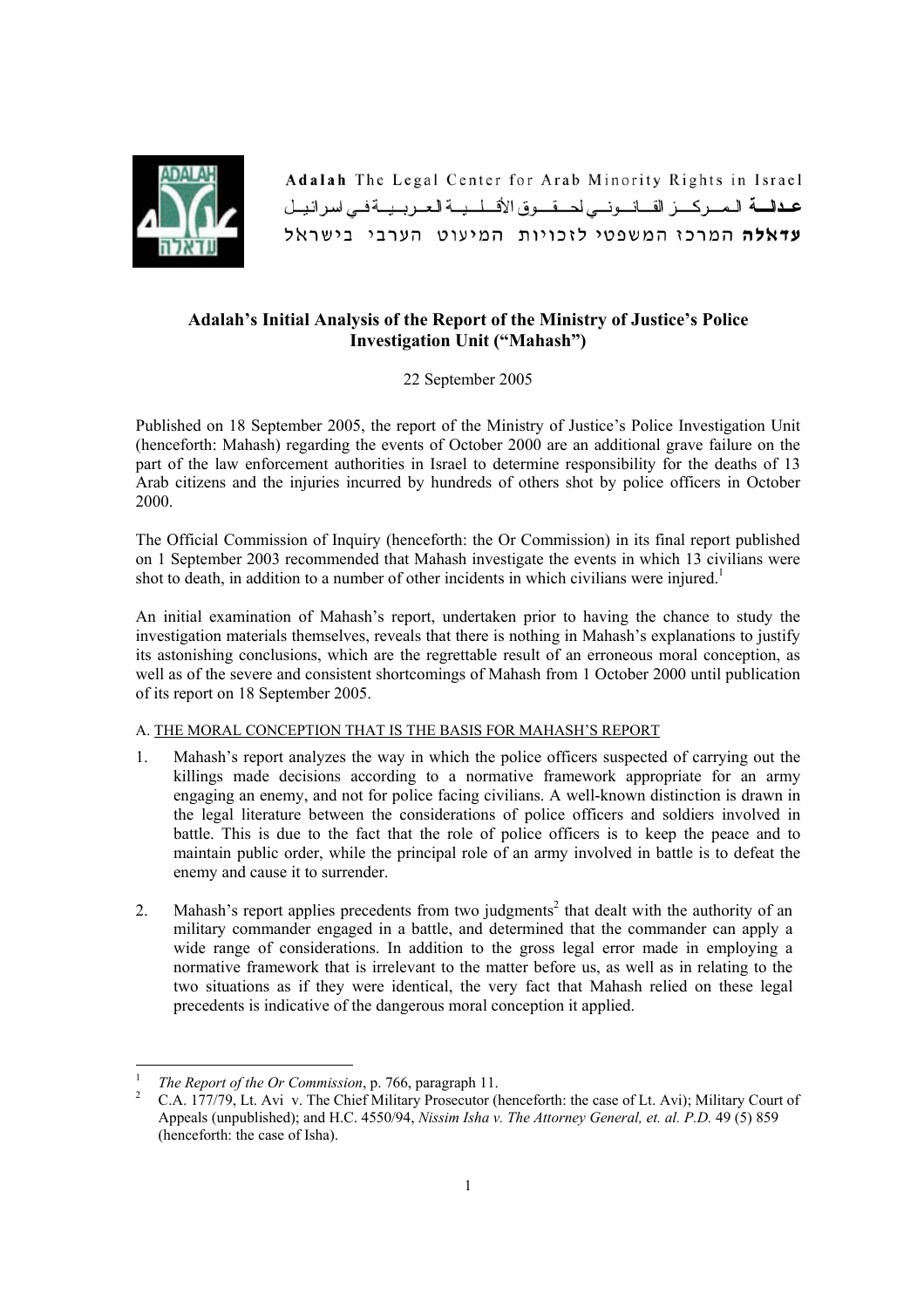3. Hence, according to Mahash's approach, the reality that the police officers and their commanders were facing at the beginning of October 2000 was the reality of a war. Director of Mahash, Attorney Herzel Shbiro, declared this to be the case in an interview published by Israeli daily newspaper *Ha'aretz* on 21 February 2005*.* In the interview he declared that "this was a case of semi-battling."<sup>3</sup> Mahash's report itself states that the reality of the situation was that the police were confronting a reality of severe riots, harsh violence, and a feeling of a lack of certainty.<sup>4</sup> Immediately following this, the report quotes the judgment of a Military Court of Appeals in the case of Lt. Avi, which relates to a military commander functioning under conditions of battle:

> What should be particularly emphasized is the problematic factors involved in the process of choosing between options for acting and responding, and the influence of pressure on a person's functioning, and the fact that under conditions of battle a greater weight of responsibility, and with it discretion, are imposed, often decisively, on the commander at the scene. [Emphasis added]

- 4. Consistent with this moral conception of Mahash, the report examines the police's behavior during the events of October 2000 as if they were soldiers involved in a battle against an enemy, and it this conception that rules the acts and failures of Mahash in dealing with the investigation of the events. This moral conception explains why Mahash did not initiate an investigation immediately following the events or even later, because the assumption was that soldiers in the midst of completing an operation against an enemy should not be disturbed, a claim that is in and of itself legally problematic.
- 5. Furthermore, it is this moral conception that guided Mahash in all of its dealings with the events of October 2000. It explains the legitimization of all police actions, including the shooting that caused the loss of human life. Further, it explains Mahash's legitimization of the use of snipers in order to disperse demonstrations, since, according to this conception, the goal is not only to disperse the protest, but also to defeat and cause the demonstrators to surrender.
- 6. It is this moral conception that enabled Mahash to adopt the version of events given by the suspected police officers that they were acting under life-threatening conditions. This is due to the fact that, if the situation is defined as a battle, then it is clear that the police officers should be believed, since, according to this subjective conception, they were acting under lifethreatening conditions. This is in spite of the absence of any evidence to support this, and despite the existence of evidence to contradict the police officers' interpretation of the reality.
- 7. It is this conception which forms the basis for the decision not to indict any of the police officers. For example, in determining that the opening of fire by Guy Raif was justified, Mahash<sup>5</sup> relies on the verdict rendered in the case of Isha, which deals with the decisionmaking process of a military action, and not a police action. In the case of Isha, the Supreme Court examined the issue of the criminal indictment of soldiers accused of negligence committed during an operational activity, ruling that:

<sup>3</sup>  $\frac{1}{100}$  http://www.haaretz.co.il/hasite/pages/ShArtPE.jhtml?itemNo=542840

 $\frac{4}{5}$  The Report of *Mahash*, p. 35.

Ibid., p. 34.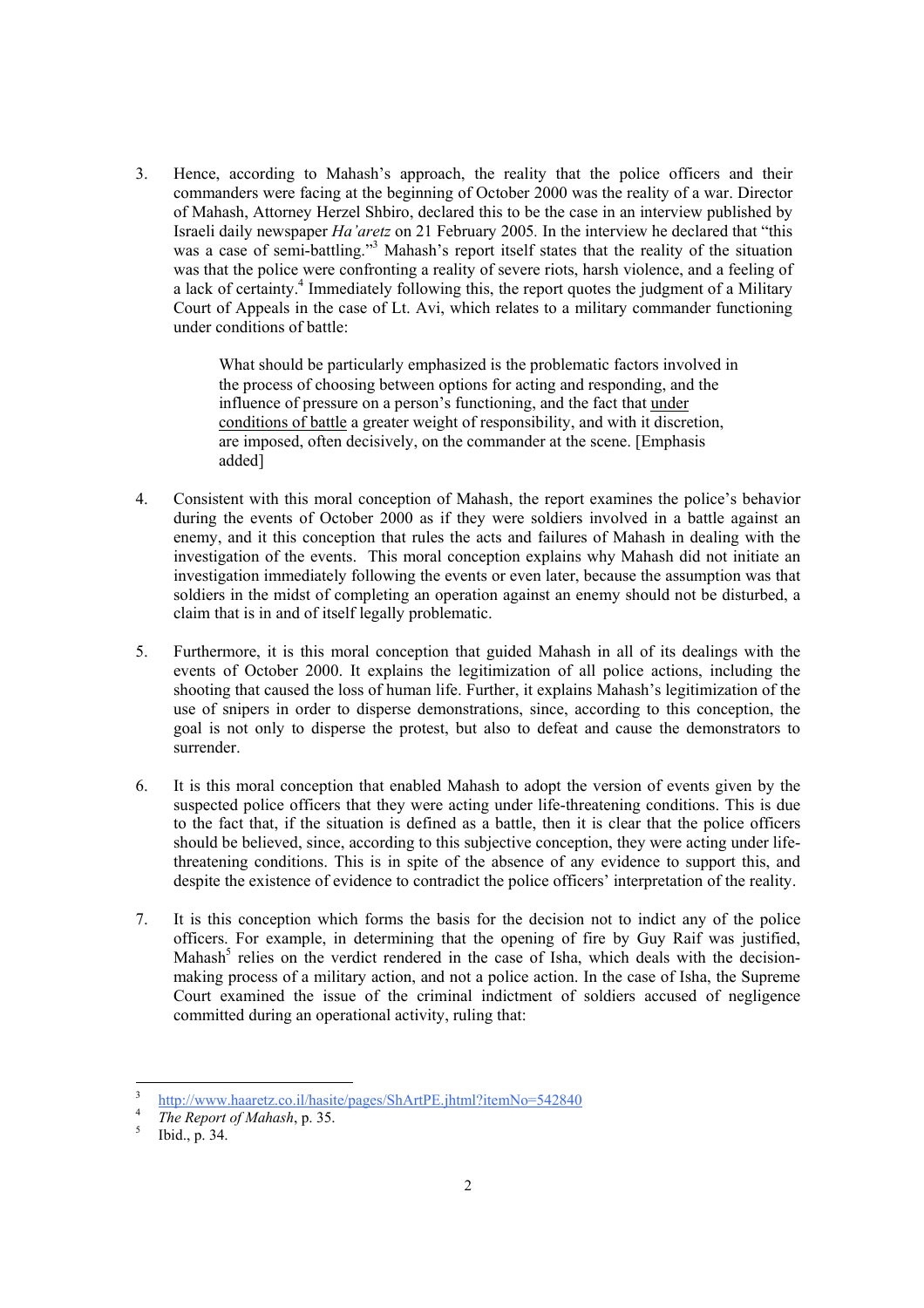Prior to indicting a military commander for negligence in an operational activity, the general meaning given to such a step should be considered. There is real concern that using criminal procedure for an error in judgment or nonsevere negligence committed during an operation will inflict harm on the army … furthermore, imposing criminal responsibility on an officer leading a military operation may jeopardize the activity and cause it not to meet its target … imposing criminal responsibility in such cases may lead, therefore, to imposing an additional, unjustified burden on the line of command."6

8. The Or Commission warned against the moral conception that views Arab citizens as the enemy when it determined that:

> … it is important to act in order to root out the existence of negative prejudices against the Arab sector that were discovered even among experienced and respected officers in the police force. The police must instill among its officers the understanding that the Arab community as a whole is not their enemy, and that it should not be treated as an enemy.<sup>7</sup>

 In spite of the clear statements made by the Or Commission, Mahash's report reveals that Mahash has not imparted this message, and that it continues to embrace this dangerous conception.

9. This dangerous moral conception served as fertile ground for spawning the severe failure of Mahash to carry out its legal obligation to investigate the events of October 2000, as detailed below.

### B. THE SEVERE SHORTCOMINGS REVEALED IN MAHASH'S REPORT

### **Failure to Conduct Investigations in the Immediate aftermath of the Events of October 2000**

- 10. Mahash did not initiate an investigation immediately after each of the incidents of death which occurred in October 2000, though it was clear that these were cases in which civilians had been shot dead by police officers. Mahash's claim that the situation in the field at the time prevented them from doing so cannot be sustained as it applies, at most, solely to the first ten days of October.
- 11. Furthermore, Mahash did not initiate investigative actions regarding the police, including the identification of police officers who were involved in or present at each of the scenes at which the deaths occurred, sequestering the weapons involved, et cetera. Here it should be noted that, beginning in October 2000 and on many occasions after these events, Adalah approached the Attorney General and Mahash demanding the initiation of an investigation regarding those responsible for the killing of Arab civilians, to no avail.<sup>8</sup>

 6 The case of Isha, pp. 866-868.

<sup>7</sup>

*The Report of the Or Commission*, p. 768, paragraph 15.<br>For details regarding these appeals, see: *Adalah's Correspondence with the Police Investigation Unit (Mahash) and the Attorney General since October 2000, Concerning the Investigation of the Killing of Arab Citizens of Israel by Israeli Police Officers,* and related materials at: http://www.adalah.org/newsletter/eng/sep05-s/cores.php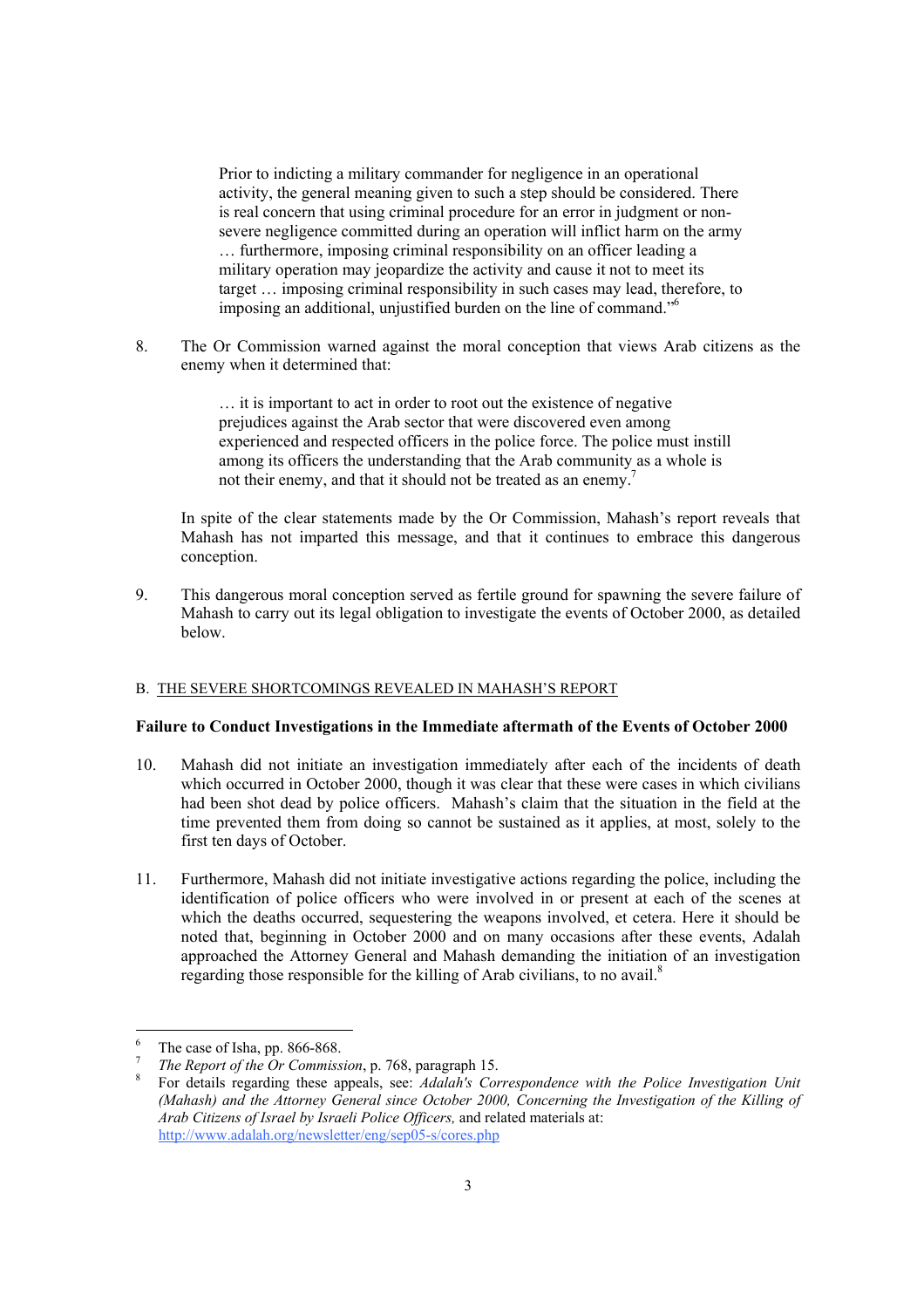#### **Failure to Conduct Investigations Due to the Existence of the Or Commission**

- 12. Mahash did not undertake an investigation into any of the incidents of death in October 2000, even though, given the circumstances, it was clear that at least a suspicion existed that these were unnatural deaths caused by police officers' firing on civilians. Mahash claimed in its report that the lack of an investigation following the appointment of the Or Commission was made in accordance with the directive of then-Attorney General, Edna Arbel. Beyond the legal problems in the content of such a directive, the claim that the directive prevented the conduction of an investigation is irrational. The Or Commission was appointed only on 8 November 2000; that is, over a month after the first incidence of death. However, the discussion following which the Attorney General issued her directive took place on 9 May 2001, six months after the appointment of the Or Commission.<sup>9</sup> This being the case, what, then, prevented Mahash from conducting investigations during the entire period from the beginning of October until the issuance of the directive?
- 13. Furthermore, as detailed above, Adalah approached the Attorney General and Mahash<sup>10</sup> in regard to this matter, on numerous occasions from October 2000. Thus, for example, the letter which Adalah sent to the Attorney General and the Director of Mahash on 5 November 2000 firstly contained a request that they act upon their authority and order the conduction of investigations; and secondly detailed the legal obligations of Mahash to investigate each of the shooting incidents in which 13 Arab civilians lost their lives and in which hundreds of civilians were injured in October 2000. The letter stated the following:

 In our opinion, there exists at least a suspicion that an offense has been committed by the police officers who opened fire and those who ordered them to shoot. In this case, the authority to open an investigation is obligatory, as was established by the Supreme Court in H.C. 297/82, Berger et, al., v. the Minister of Interior (P.D. 37 (3) 29, 45-47).<sup>11</sup>

# **Failure to Investigate Following the Report of the Or Commission**

- 14. No immediate and serious investigation was initiated, even following publication of the Or Commission Report. Mahash delayed action for several months, claiming that it needed to study the material received from the Or Commission.
- 15. Here it should be noted that some of those appointed to assist members of the Or Commission to gather materials and collect evidence were Mahash employees who had been transferred to the Commission for the duration of its activity, and later returned to work for Mahash. There can be no doubt, therefore, about their familiarity with the materials in all of their detail.
- 16. The total failure of Mahash to undertake an investigation following publication of the Or Commission Report was confirmed, for all intents and purposes, by a legal representative of Mahash, Advocate Lemberger, during a hearing held at the Acre Magistrate Court on 28 February 2005 with regard to Mahash's motion to exhume the body of Asel Asleh for the purpose of conducting an autopsy. There he stated that, "The factual foundation for this motion is that arrived at by the Or Commission ... we have not added anything to it."

<sup>9</sup> <sup>9</sup> *The Report of Mahash*, p. 5 and appendix 5.<br><sup>10</sup> See footnote 8, above.<br><sup>11</sup> Ibid

<sup>11</sup> Ibid.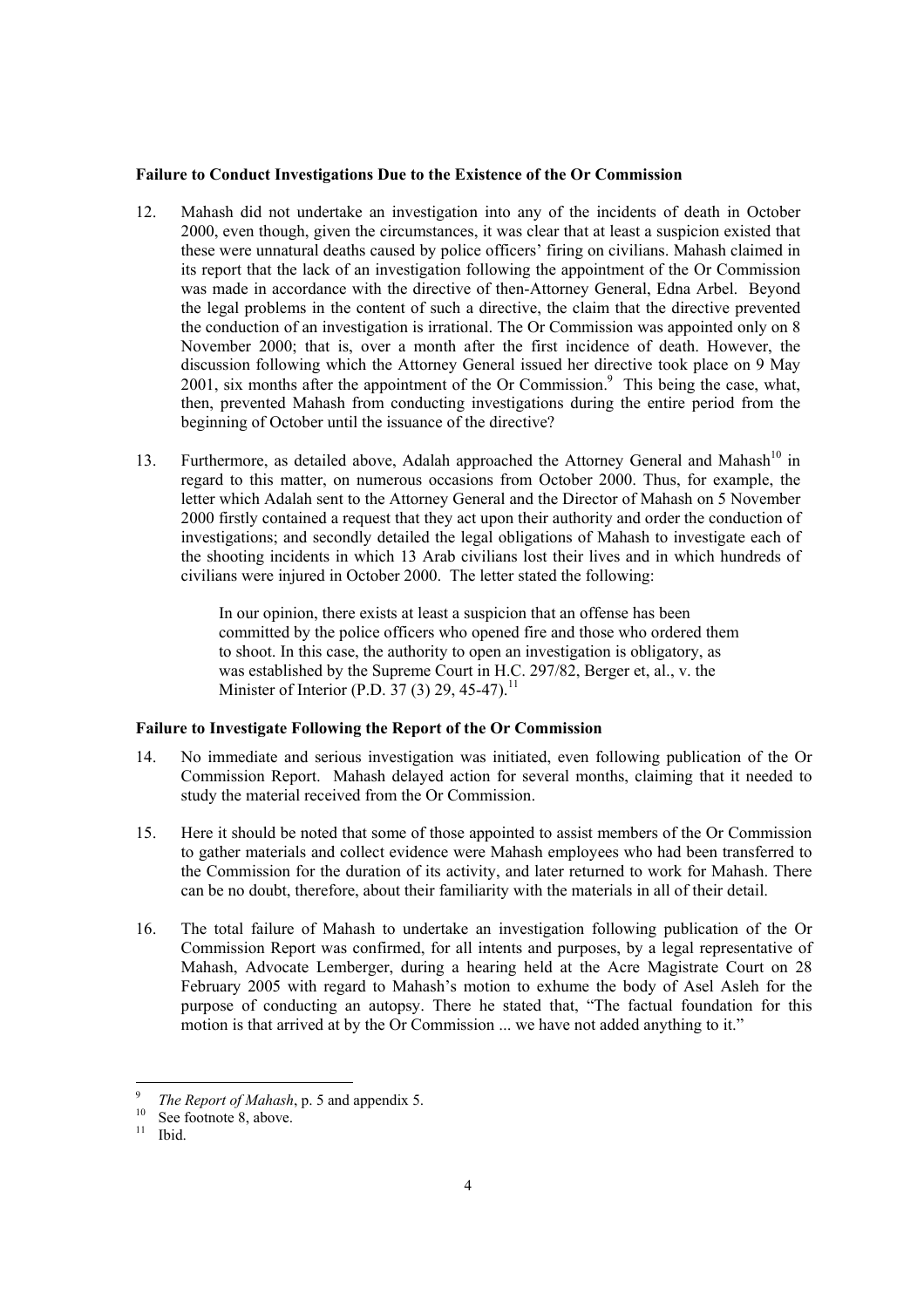17. Furthermore, it should be noted that the shortcomings of Mahash were addressed on 1 September 2004, a year after the publication of the Or Commission Report, when (former) Supreme Court Justice Theodore Or stated the following during a lecture delivered at Tel Aviv University:

> In general, Mahash did not collect evidence relating to the events surrounding the killings of the citizens, did not gather evidence at the scene and did not attempt to locate any of the police officers who were involved in the incidents shortly after the incidents occurred … The Commission of Inquiry recommended that Mahash conduct an investigation into a number of incidents in which 13 people died. The intention was that, following the investigation, a decision would be reached over whether indictments should be filed and if so against whom. It is becoming clear that, to date, no conclusion has been reached over whether indictments should be filed and if so against whom. It is becoming clear that, to date, no conclusion has been reached over whether indictments are to be filed in relation to any of the events that Mahash was charged with investigating. The explanation given is that Mahash lacks sufficient personnel, and that only when additional manpower was provided did the pace of the investigation accelerate. In light of the grave results of the events that Mahash is charged with investigating, in light of the fact that the testimonies obtained by investigators on behalf of the Commission and by the Commission itself were always available to everyone, including Mahash investigators, as long ago as when the Commission was performing its work; and in light of the fact that over a year has passed since the Commission made its recommendations, it is regrettable that the Mahash investigation has not accomplished more.

#### **Failure to Conduct Autopsies on the Bodies of those Killed**

- 18. Mahash did not initiate autopsies on the bodies of those killed immediately following their deaths, in spite of its legal obligation as an investigative body to do so in every case in which there is suspicion of an unnatural death. This obligation includes the submission of a motion to the courts for the purpose of obtaining a judicial order to conduct an autopsy in the event that the victim's family does not give its permission to do so.
- 19. In this regard, it should be noted that, contrary to what was argued in Mahash's report that it was unable to conduct autopsies due, *inter alia*, to the fact that, "in nearly every case the families held the funerals within a few hours of the event," $\frac{12}{12}$  in fact, almost all of the funerals were conducted a full day or more after the victim's death, and in several cases the bodies were released from the hospitals for burial without autopsies having been conducted on them – by explicit written order given to the hospital by Mahash via the police.<sup>13</sup>
- 20. With regard to Mahash's claim that it was the families' rejection of Mahash's request for permission to exhume the bodies for the purpose of conducting the autopsy that prevented it from identifying those who opened fire, in fact, Mahash submitted such a request only to four of the families of those killed, and even this was done many years after the deaths took place.

 $12$ 

<sup>&</sup>lt;sup>12</sup> *The Report of Mahash*, p. 3.<br><sup>13</sup> http://www.adalah.org/features/mahashpressconf/lettertohospital.JPG. For a translation of the document into English, see: http://www.adalah.org/features/mahashpressconf/lettertohospital-en.pdf.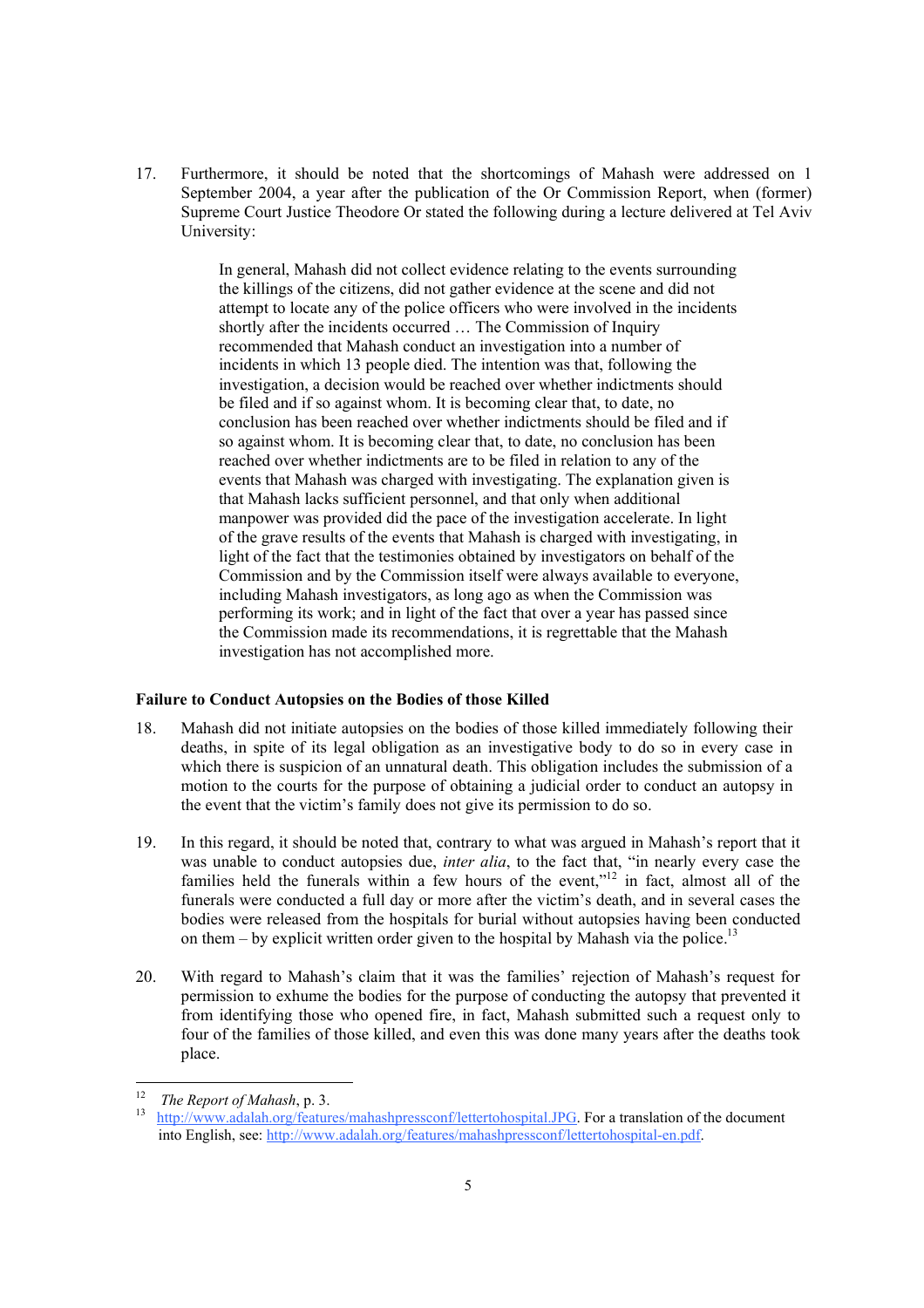- 21. Further, it should be noted that in the four cases in which autopsies were conducted the autopsy reports submitted did not lead to Mahash's identification of those who opened fire. Given these circumstances, how, then, can the bereaved families be expected to agree to so distressing an action as the exhumation of the bodies of their relatives so many years after their deaths?
- 22. The four families did not give their permission for this severe violation of the dignity of the deceased and of their own feelings, as Mahash refused to provide them with information affirming that it had exhausted all other possible investigative acts, and that exhumation of the bodies after so long a period of time was the final investigative action; and to provide them with an expert opinion confirming that the exhumation would make it possible, with a high degree of certainty, to identify those who opened fire.
- 23. Accordingly, in a response submitted by Adalah in May 2005 with regard to Mahash's motion to exhume the body of Asel Asleh, it was clarified that, in addition to the enormous anguish that such an action would cause to the family of the deceased, it is difficult to assume that it would lead to the revelation of the truth, especially since Mahash's motion states clearly that it is possible that exhumation would not necessarily lead to the truth.<sup>14</sup> Furthermore, Mahash's motion to exhume the bodies so many years after the death is without precedent and contradicts Supreme Court case law, which has consistently defended the right to dignity of the deceased, as well as the right to dignity of the deceased's family, especially in all that pertains to the exhumation of a body from a grave.<sup>15</sup>

### **Legitimization of the Use of Shooting by Snipers**

- 24. The use made by the police of shooting by snipers in October 2000 cost the life of at least one person, Misleh Abu Jarad, and to the injury of many others.<sup>16</sup>
- 25. Among the most central and significant issues examined by the Or Commission was the use of snipers to break up demonstrations. The Or Commission stated that, "… the use of live ammunition, including shooting by snipers, is not a means to be used by the police to disperse a crowd. Live ammunition is a means of dealing with special situations, such as a situation that presents a clear and present life-threatening danger, or in order to free hostages."<sup>17</sup>
- 26. Beyond this normative determination, the Or Commission, composed as is well known of a justice of the Supreme Court and a District Court judge, experts in the examination of evidence, determined that in all cases in which snipers were used in October 2000, both in Umm al-Fahem and in Nazareth, it was unjustified: "there was no justification, as its use was made in circumstances in which there was no clear and present danger to life to justify the use of live ammunition  $^{18}$
- In addition, the Or Commission determined that there was no precedent for the use of snipers 27 against demonstrators in Israel, and that the use of snipers in October 2000 was for purposes

 $14$ See footnote 8 above.

<sup>15</sup> H.C. 754/03, *The Family Members of the Deceased Sharkha Yusef v. The Honorable Judge David Mintz*,<br>P.D. 57 (5) 817, 825, together with the case law mentioned therein.

P. P. 57 (5) 817, 825, together with the case faw mentioned the<br> *The Report of the Or Commission*, p. 481, paragraph 91.<br>
<sup>17</sup> Ibid., p. 775, paragraph 32.<br>
<sup>18</sup> Ibid., p. 500, paragraph 119

<sup>18</sup> Ibid., p. 500, paragraph 119.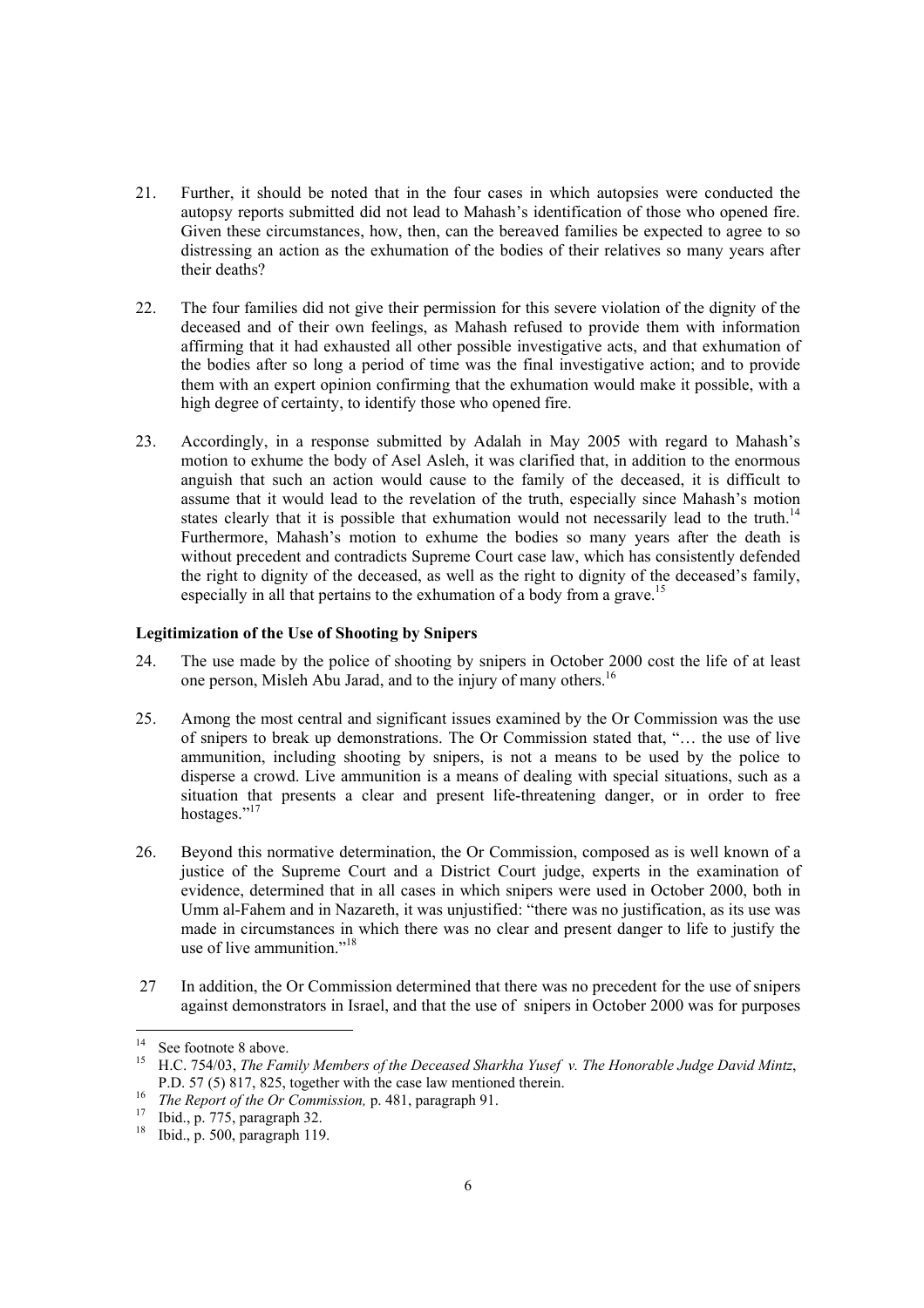of deterrence;<sup>19</sup> and concluded that Alik Ron, Moshe Waldman, and Shmuel Marmelstein were responsible for the use of the snipers.

28. In contrast, with regard to the use of live ammunition by snipers in Umm al-Fahem, Mahash's report determined that, "it is not possible to refute the claim of those involved in this event that shooting by snipers was intended to confront a situation of clear and present danger at which they were present  $\ldots$ <sup>20</sup> and that such was also the case in Nazareth.<sup>21</sup> In addition, Mahash stated in the report that it was impossible to determine that the decision of Alik Ron to make use of snipers was illegal,  $2^{2^2}$  and similarly in the cases of Moshe Waldman<sup>23</sup> and Shmuel Marmelstein<sup>24</sup>

# **Justification of the Use of Live Ammunition**

- 29. Mahash's report also contradicts the findings of the Or Commission concerning the use of live ammunition on demonstrators by police officers. The Or Commission determined unequivocally that Guy Raif used live ammunition in Sakhnin without justification and that "it is most likely the case that the shots fired by Raif hit the two deceased, Abu Saleh and Ghanaym, and that it was he who caused their deaths."25 The Or Commission also determined that Raif "was not in a situation in which there was a clear and present threat to his life that would have justified the firing of live ammunition.<sup>26</sup> Further, the Commission found that there was no basis for the claim that it was the police officers at the Teradyon junction who shot Emad Ghanaym and Walid Abu Saleh.<sup>27</sup>
- 30. Irrespective of the findings of the Or Commission, Mahash's report concluded that, "the advance of the rioters toward Raif created a clear and present danger in which he could have been injured, as indeed occurred. We think that this danger justified the use of live ammunition, though only after use had been made of less harmful measures; $^{28}$  that Raif had used live ammunition only after less harmful means had been exhausted and he "was forced to use live ammunition; $v^{29}$  and that "it is not possible to rule out the possibility that the deceased and another person who was injured were shot by fire that originated from the area of the junction."<sup>30</sup>
- 31. Similarly, the Or Commission Report determined that Moshe Waldman, the Commander of the Valleys Area, "gave the order to fire to the police force without giving sufficient consideration to the danger involved in the use of life ammunition against civilians. The outcome of this failure was the use of life fire by the police officers, which caused civilians serious injuries and even the death of at least one civilian."<sup>31</sup> Thus, the Or Commission determined that it was Waldman who ordered the use of live ammunition, and therefore that

<sup>28</sup> *The Report of Mahash*, p. 33.<br><sup>29</sup> Ibid., p. 34.<br><sup>30</sup> Ibid., p. 30.

<sup>&</sup>lt;sup>19</sup> Ibid., pp. 472-473, paragraph 75.<br><sup>20</sup> The Banaut of Makask, p. 60.

<sup>&</sup>lt;sup>20</sup> *The Report of Mahash*, p. 69.<br><sup>21</sup> Ibid., pp. 71-72, 76.

 $\frac{22}{23}$  Ibid., p. 72.

 $\frac{23}{24}$  Ibid., p. 76.

 $\frac{24}{25}$  Ibid., p. 80.

<sup>&</sup>lt;sup>25</sup>*The Report of the Or Commission,* p. 349, paragraph 72.<br><sup>26</sup> Ibid., p. 752, paragraph 267.

<sup>&</sup>lt;sup>27</sup> Ibid., p. 353, paragraph 74.

 $rac{30}{31}$  Ibid., p. 29.

<sup>31</sup> *The Report of the Or Commission*, pp. 738-739, paragraph 248.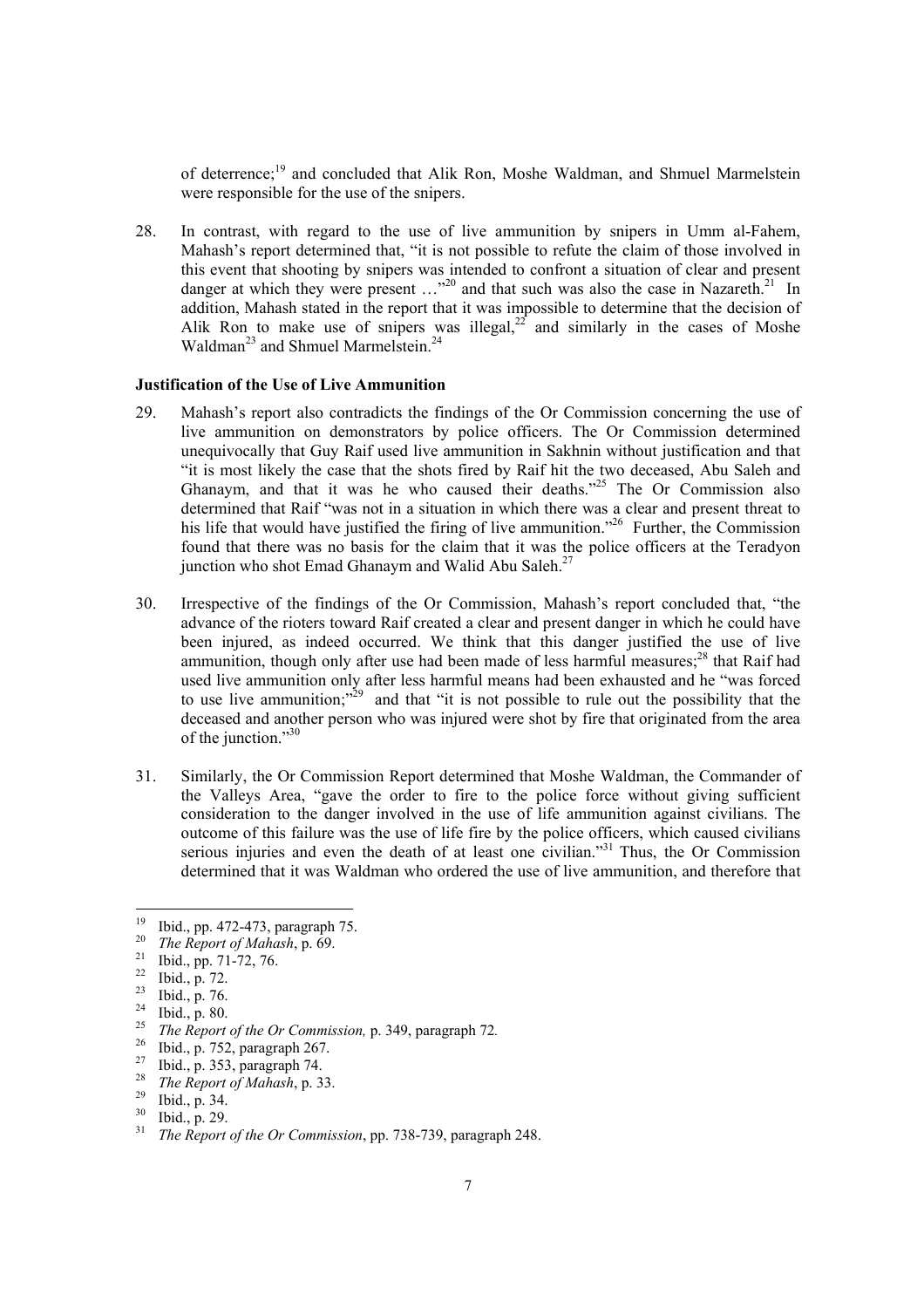he is responsible for the death of Wissam Yazbak, and possibly also for the death of Omar Mohammad A'kkawi.

32. In spite of this, Mahash's report declares that it is not possible "to determine which commander in the field gave the order to open fire, whether such orders were given, and what exactly was included in such orders."<sup>32</sup>

# **Justification of the Use of Rubber-Coated Bullets**

33. With regard to the use of rubber-coated bullets in shootings that occurred in October 2000 and which led to the deaths at least two persons and to the injuring of many others, the Or Commission determined that:

> During the October events, the police force made extensive use of rubbercoated steel bullets (henceforth: rubber bullets or rubber). According to the evidence before us, it is possible to determine with sufficient certainty that the use of ammunition of this type caused the death of two persons: the deceased Rami Ghara from the village of Jatt, and the deceased Ahmed Jabareen, who was killed in Umm al-Fahem. In terms of the others who died in the October events … it is very possible that some of them died as a result of the use of rubber bullets. This is in addition to many others who were injured, some severely, by rubber bullets.<sup>33</sup>

34. The Or Commission pointed out the fatal potential in the use of rubber-coated bullets,<sup>34</sup> determining that:

> There is not sufficient space here to describe the many pieces of evidence obtained by the Commission that reveal that the use made of rubber bullets in the events of October was undertaken in situations that were very distant from endangering life … the entire picture is that, when confronting the disturbances to public order during the events, the police forces made use of these "measures," as they are commonly referred to in police jargon, as a matter of routine. These measures included principally, and often exclusively, rubber bullets.  $35$

35. With regard to the use of rubber-coated bullets during the events of October 2000, the Or Commission determined that "it is possible to assume with a high degree of probability that this action would contribute to a deterioration of the events and cause unnecessary injuries." 36 Further, the Commission found that:

> We have extensive evidence that the use made of rubber bullets exceeded in many ways the framework of the binding directives regarding – the identity of those who can issue the order to use rubber bullets, the failure to observe the minimal distance required from the target according to the directives for their use, the use of rubber bullets while there were less dangerous means

 $32$ 

<sup>32</sup>*The Report of Mahash*, p. 86. 33 *The Report of the Or Commission*, p. 433, paragraph 1. 34 Ibid., p. 604, paragraph 57.

 $\frac{35}{36}$  Ibid., p. 455, paragraph 51.<br> $\frac{36}{36}$  Ibid. p. 605 paragraph 59.

<sup>36</sup> Ibid., p. 605, paragraph 59.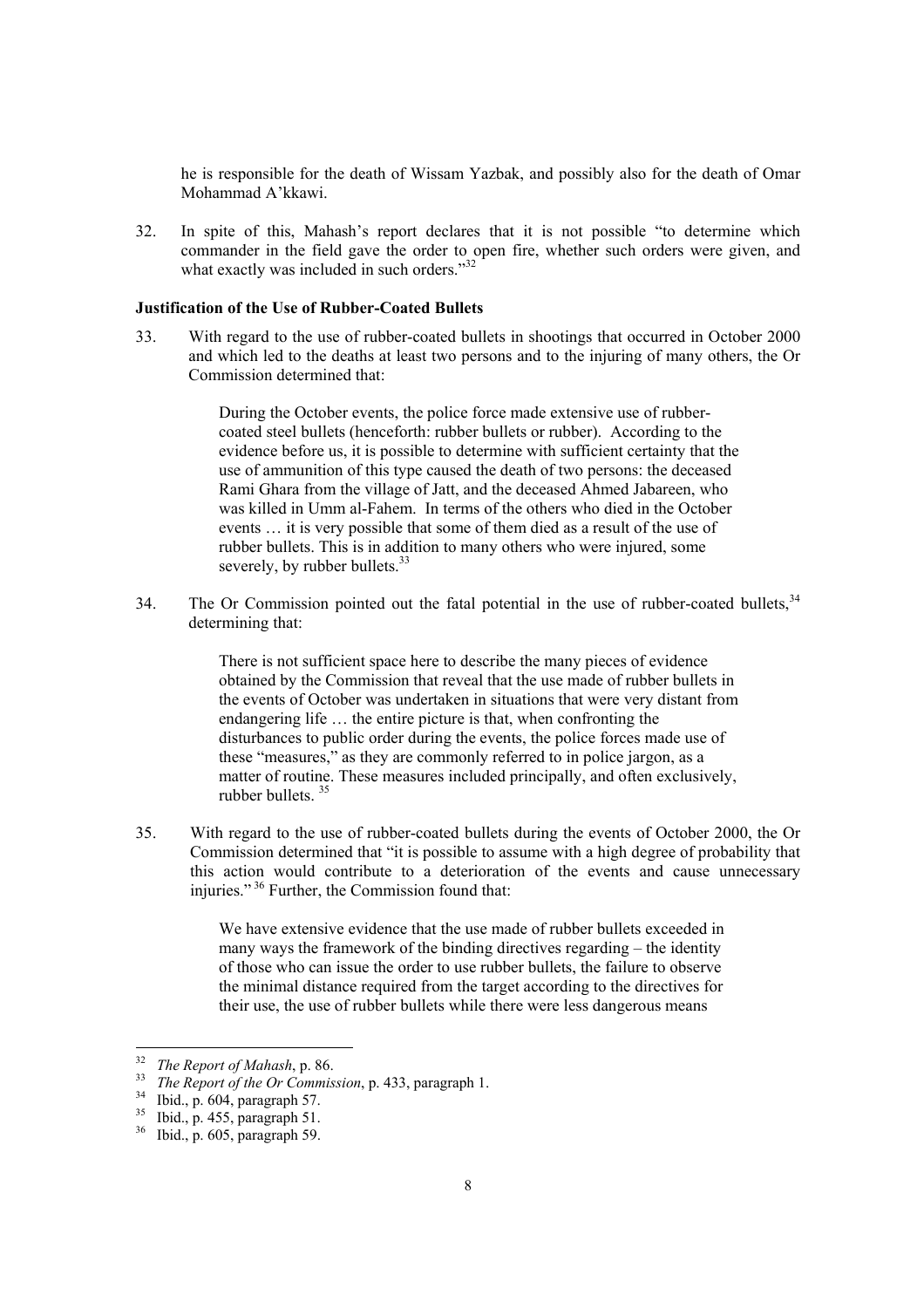which should have been used under the circumstances, and, finally, use of rubber bullets by those not authorized to do so."<sup>37</sup>

- 36. The Or Commission determined that Ehud Barak,<sup>38</sup> Shlomo Ben Ami,<sup>39</sup> Yehuda Vilk,<sup>40</sup> Alik Ron, $41$  and Moshe Waldman<sup>42</sup> were aware of the fatal potential in the use of rubbercoated bullets and of the fact that during the October events rubber-coated bullets were used extensively, unjustifiably and in contradiction to the police directives, and that they did not carry out their duty to prevent all of the above.
- 37. In contrast, Mahash did not investigate in any manner the use of rubber-coated bullets, due to the preposterous claim that, "according to the procedures that were in force during the October events, it was allowed to use this measure under some conditions … it is clear that this issue is not supposed to be held up for examination in the framework of a criminal investigation."43 This is in spite of the serious findings of the Or Commission with regard to the use of rubber-coated bullets that should require *prima facie* a criminal investigation for suspicion of having committed a number of offences, according to Chapter 10 of the Penal Code, including manslaughter, causing death by negligence, et cetera.

#### **Lack of Proper Examination of the Evidence**

- . Mahash's report further reveals that in many cases Mahash preferred the versions of events 38 of the suspected police officers, and that it was sufficient for there to be contradictions in the versions of events of police officers and Arab eyewitnesses for Mahash to declare that it was not possible to decide between the versions.
- 39. It should be noted that, unlike Mahash, the Or Commission had the clear expertise to examine the evidence thoroughly, because it was composed of a justice of the Supreme Court and a District Court judge. Further, while Mahash is a unit of the State Prosecutor's Office in the Ministry of Justice, in practice the whole of its investigatory system is based upon police investigators and intelligence personnel who are transferred temporarily to Mahash,<sup>44</sup> and who return to the police force upon completing their work for Mahash. This creates a very problematic situation in and of itself regarding the independent judgment of Mahash's investigators and prevents justice from being seen to be done.
- 40. Thus, the Or Commission's determination with regard to the direct responsibility of Guy Raif for the deaths of Walid Abu Saleh and Emad Ghanaym was based upon the testimony of police officers, as well as testimonies provided by a number of eyewitness residents of Sakhnin, who were described by the Commission as reliable and their testimonies as accurate.<sup>45</sup> In contrast, Mahash's report doubts the reliability of the witnesses and gives preference to Raif's version of events.<sup>46</sup>

<sup>37</sup>  $\frac{37}{38}$  Ibid., p.433, paragraph 1.

 $rac{38}{39}$  Ibid.

 $^{39}$  Ibid., p. 634, paragraph 93.

 $^{40}$  Ibid., p. 671, paragraph 152.

<sup>41</sup> Ibid., p. 725, paragraph 230.

<sup>&</sup>lt;sup>42</sup> Ibid., p. 734, paragraph 243.<br><sup>43</sup> *The Report of Mahash*, p. 6.

<sup>43</sup>*The Report of Mahash*, p. 6. 44 *The Report of the State Comptroller*, 56A, p. 360. 45 *The Report of the Or Commission*, pp. 349-350, paragraph 73. 46 *The Report of Mahash*, p. 24.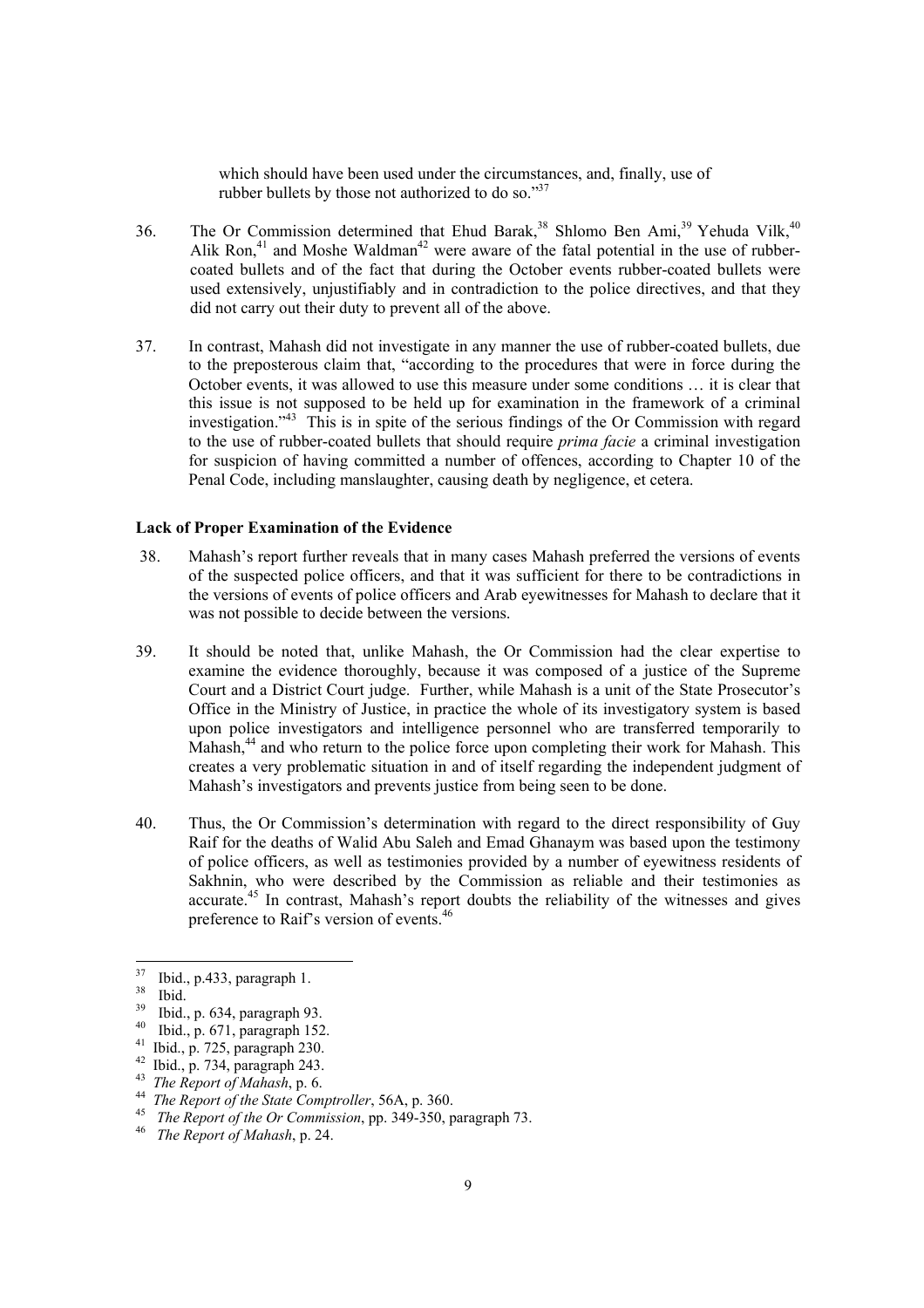- 41. With regard to the determination of the direct responsibility of police officer Rashed Murshid for the death of Rami Ghara, the Or Commission based its decision on an amalgamation of many witnesses' testimonies, from the police as well as residents of Jatt. It determined that, "the facts before us point to show that Murshid fired from the garage area and not while running toward the junction. These shots caused the death of the deceased Ghara. Given these circumstances, this firing of shots was unjustified."<sup>47</sup>
- 42. Further, the Or Commission determined that evidence exists that these shots were fired at close range and that, "even if other rubber bullets were fired at exactly the same time from the junction – although no reliable evidence for that is before us – such shooting could not have been effective, and certainly not fatal, from someone who was located within the area of the petrol station, due to the distance of the petrol station from the junction (approximately 90 meters)."48
- 43. In contrast, Mahash's report gives great weight to the testimony of Avi Bar, the Commander of Rashed Murshid, in relation to where the deceased Rami Ghara was located when shot, even though it stands in direct contradiction to testimonies given by residents of Jatt.49 Insodoing, Mahash's report prepared the way for Mahash's determination that it was not possible to establish the distance from which Rami Ghara was shot,<sup>50</sup> since it is not possible to rule out the possibility that the shots were fired by another police officer<sup>51</sup> and that, in these circumstances, the police officers "had the authority to fire rubber toward him  $\frac{1}{200}$ ...
- 44. Many questions are also raised regarding the manner in which physical evidence was examined by Mahash. Such was the case of the bullet casing found at the scene of Wassim Yazbak's killing in Nazareth, where Mahash decided not to conduct a ballistic examination.<sup>53</sup> Similarly in the extremely lengthy delay in advancing an examination of the bullet that wounded Mahmoud Hushan in Kfar Manda, the results of which Mahash did not have in order to compare it to various guns even at the time of the publication of Mahash's report.54

# **Failure to Conduct Investigations into Further Infringements of the Law by Police Officers Regarding the Investigations into the October Events**

 . Mahash's report totally ignores the behavior of police officers who provided contradictory 45 versions of events, refused to cooperate with the investigation, coordinated their testimonies, undermined investigations into the events, et cetera, in spite of the clear criminal nature of such actions, and does not recommend any criminal procedures (for example, for interfering with legal proceedings) nor disciplinary action against those involved.

<sup>47</sup> <sup>47</sup>*The Report of the Or Commission*, p. 308, paragraph 14. 48 Ibid., p. 307, paragraph 12.

<sup>&</sup>lt;sup>49</sup> *The Report of Mahash*, p. 13.<br><sup>50</sup> Ibid., pp. 13-14.

 $\frac{51}{52}$  Ibid., p. 10.

 $\frac{52}{53}$  Ibid., p. 13.

 $^{53}$  Ibid., p. 86.<br> $^{54}$  Ibid. p. 60.

Ibid., p. 60.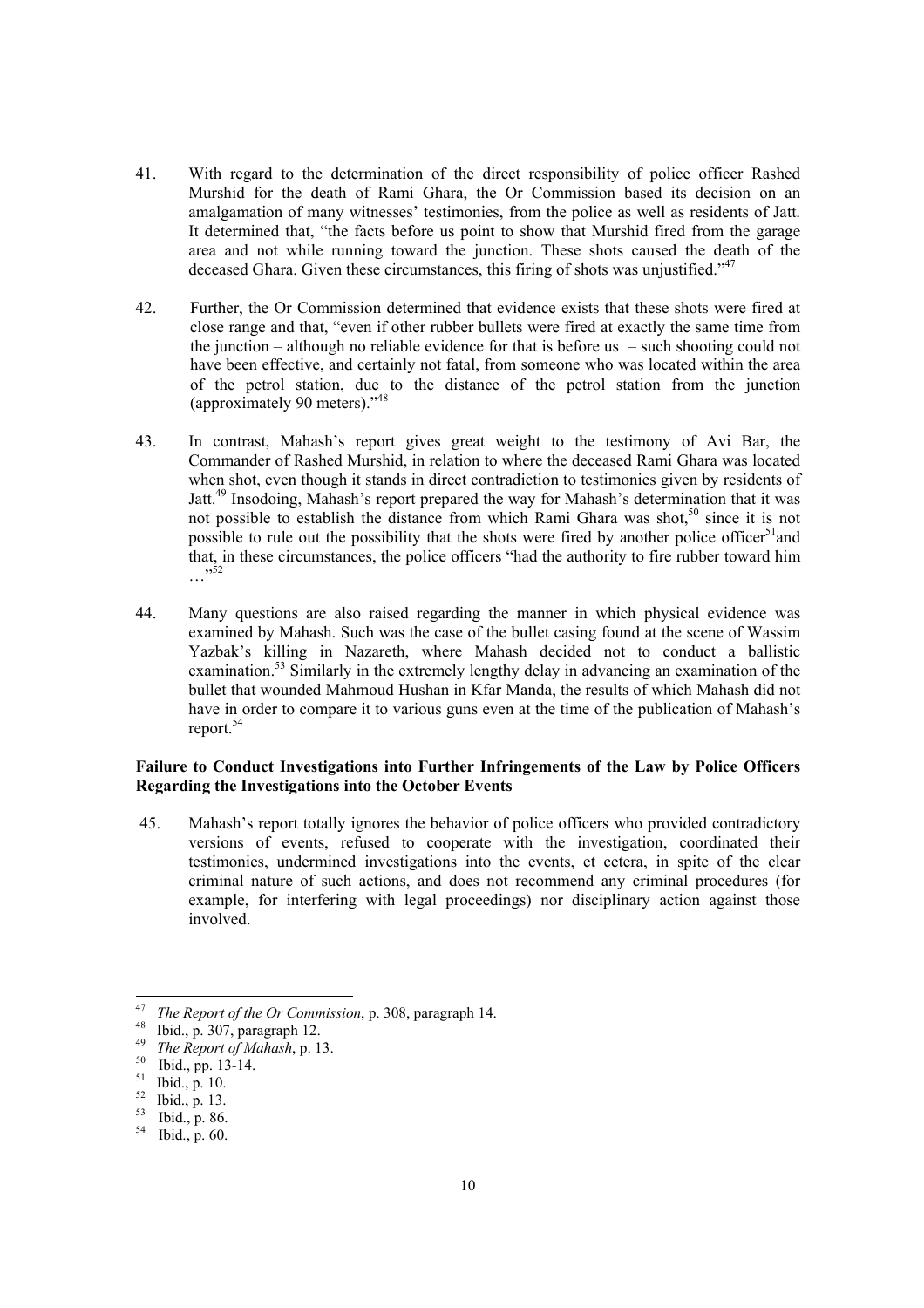- 46. Thus, for example, Mahash's report states that police officer Yitzhak Shim'oni, one of three officers who chased Asel Asleh into the olive grove where he was shot to death, refused to undertake a polygraph test,<sup>55</sup> but fails to draw any conclusions from the officer's actions.
- . Similarly, Mahash's report completely ignores the findings of the Or Commission with 47 regard to the interference by Moshe Waldman in the investigation into the shooting that killed Wissam Yazbak, and possibly also Omar A'kkawi, as the Or Commission determined that, "the Regional Commander was actively involved in the investigation of an event in which his own functioning should have been examined – but in fact was not." $56$ The Or Commission regarded this as a grave matter and found that Waldman had a personal conflict of interests, as he was personally involved in these events.<sup>57</sup>
- 48. Here it should be noted that warnings against the existence of a culture of lies and deliberate ignorance, and against its severe implications for the rule of law and public trust were given in a report from 1993 by Avraham Eden, then-Police Internal Comptroller, who investigated the institutional treatment of the phenomenon of police violence. In this report he stated that:

"There is a syndrome, which is manifested in the lodging of false accusations by police officers against citizens (or criminals), which is not insignificant in terms of its frequency, and especially in the damage it causes to the police and the public."<sup>58</sup>

- 49. The Kremnitzer Committee appointed by the Minister of Police following the publication of Eden's report also warned in these matters and determined that, "in response to a complaint, or even when there is an intention to submit a complaint, there are cases where police officers submit a counter-complaint, the details of which do not reflect reality."59
- 50. Similarly, in the most recent report of the State Comptroller published on 31 August 2005, which examined the activities of Mahash, it was stated that:

The public committees and the researchers involved in study of the phenomenon of the illegal use of force and improper behavior among police officers stated that the police gives out contradictory messages in all matters relating to police violence; this is apparent from the gap between the formal stance presented to police officers during their training, which emphasizes the limits on the use of force, and the stance of commanders in the field, who apply a policy of "deliberate ignorance and silent approval."<sup>60</sup>

 $55$  $\frac{55}{56}$  Ibid., p. 47.

<sup>&</sup>lt;sup>56</sup>*The Report of the Or Commission*, p. 772, paragraph 27.<br><sup>57</sup> Ibid., p. 736, paragraph 245.<br><sup>58</sup> The Brusset of the Belize Internal Country llay (1993).

<sup>58</sup> *The Report of the Police Internal Comptroller* (1993), *Institutional Treatment of the Phenomenon of Police Violence*, p.59.<br><sup>59</sup> The Ministry of Police, *The Report of the Committee on the Matter of the Institutional Treatment of* 

*Police Violence*, June 1994, p. 6.<br><sup>60</sup> *The Report of the State Comptroller*, 56A, pp. 358-359.